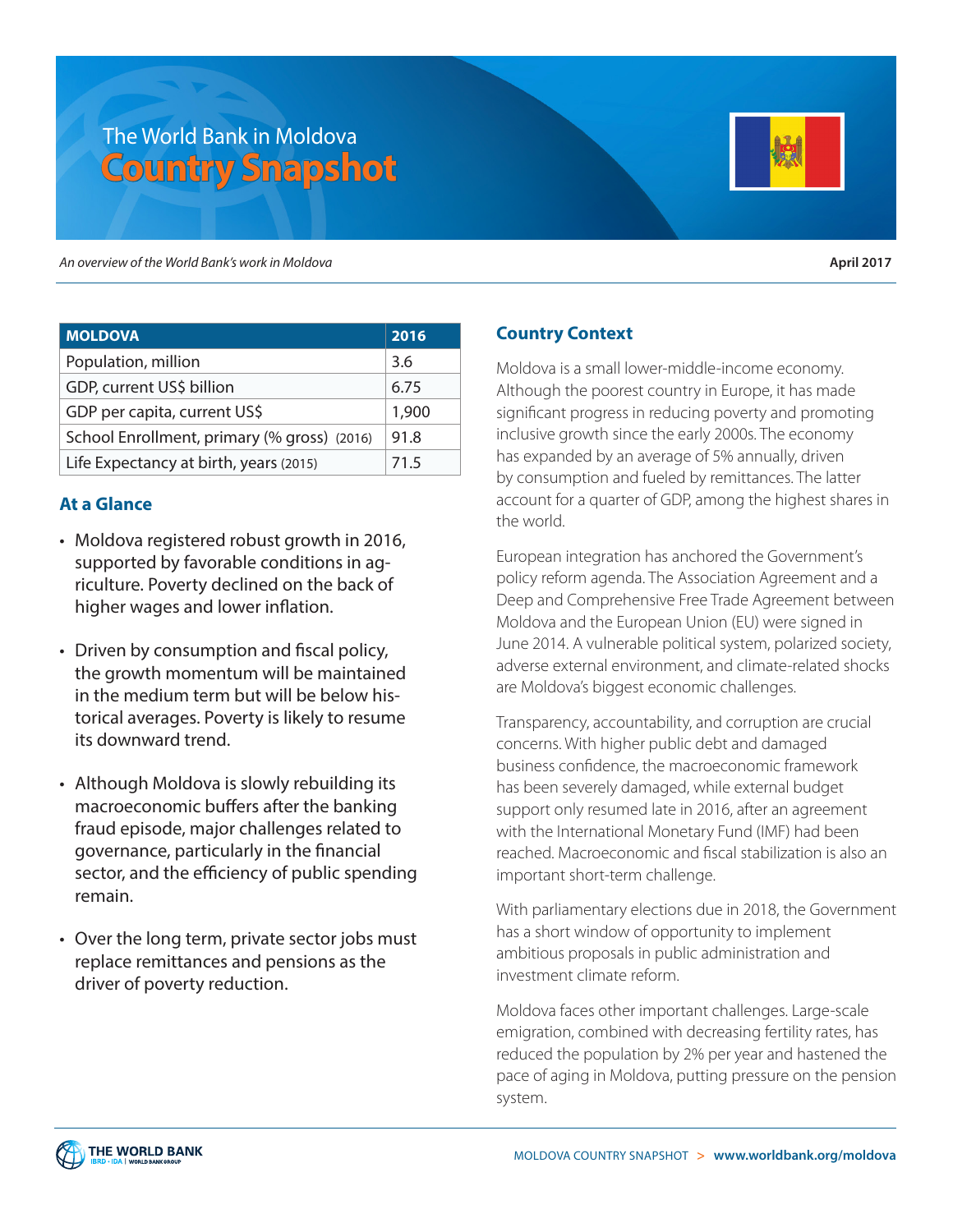## **The World Bank and Moldova**

The FY14–17 Country Partnership Strategy (CPS) is providing support, through a mix of analytics, advice, and financing, to help reduce poverty and boost shared prosperity by: increasing competitiveness; enhancing human capital and minimizing social risks; and promoting a green, clean, and resilient Moldova.

A new Country Partnership Framework (CPF) is under preparation to support Moldova's emerging transition toward a new, more sustainable, and inclusive growth model. Grounded in national priorities and the Systematic Country Diagnostic and building upon the results of the current CPS, three strategic priorities—strengthening the rule of law and the accountability of economic institutions, improving inclusive access to and the efficiency and quality of public services, and enhancing the quality and relevance of education and training for job-relevant skills—define and inform the CPF's three pillars: economic governance, service governance, and skills development. Climate change is a also cross-cutting theme.

# **Key Engagement**

Moldova is struggling with the legacy of a vast bureaucracy and excessive and redundant procedures that result in delays in the provision of public services. After adopting an e-transformation strategy a few years ago, the country has been working toward more open, less cumbersome processes. Modern technology and Moldova's decision to move closer to the EU represent changes designed to empower citizens, improve government services, and help businesses grow.

The US\$20 million Bank-supported Governance e-Transformation (GeT) project gives Moldovans around-the-clock access to government documents and public services. By creating an electronic trail, it ensures transparent decision making plus a speedier, more efficient service. Moldova has won several

## WORLD BANK PORTFOLIO

#### No. of WB Projects: 8

IDA Net Commitments: \$250.2 Million IBRD Net Commitments: \$83.1 Million IFC Committed Portfolio: \$53.8 Million (\$50.9 Million outstanding) MIGA Exposure: \$24.6 Million in 4 projects GEF: \$4.4 Million in 1 grant

international awards, including from Transparency International, for its Bank-supported work in this area.

Areas of support under GeT include the Government's Cloud Computing Infrastructure (MCloud) and a select number of e-government services, shared platforms, and applications. Thirty-nine public institutions have migrated their information systems to the MCloud, i.e., almost 50% of all central public authorities. An estimated US\$1.8 million in savings have been generated for MCloud user agencies over the past three years.

E-Governance capacity building through the training of 2,461 civil servants included the launch of an Open Government Data and a General Government Services Portal, facilitating interaction between more than 495,000 people (51.8% women) and the government.

Twenty-eight sectoral and cross-sectoral enabling services have been launched, and for the most popular products, such as e-criminal record and e-licensing applications, some 99% of clients have transitioned to an online application process. This has significantly reduced the administrative burden and opportunities for corruption. The uptake of public e-services has reached 27% (26–35-year age group), and the share of users satisfied with service quality is close to 66%.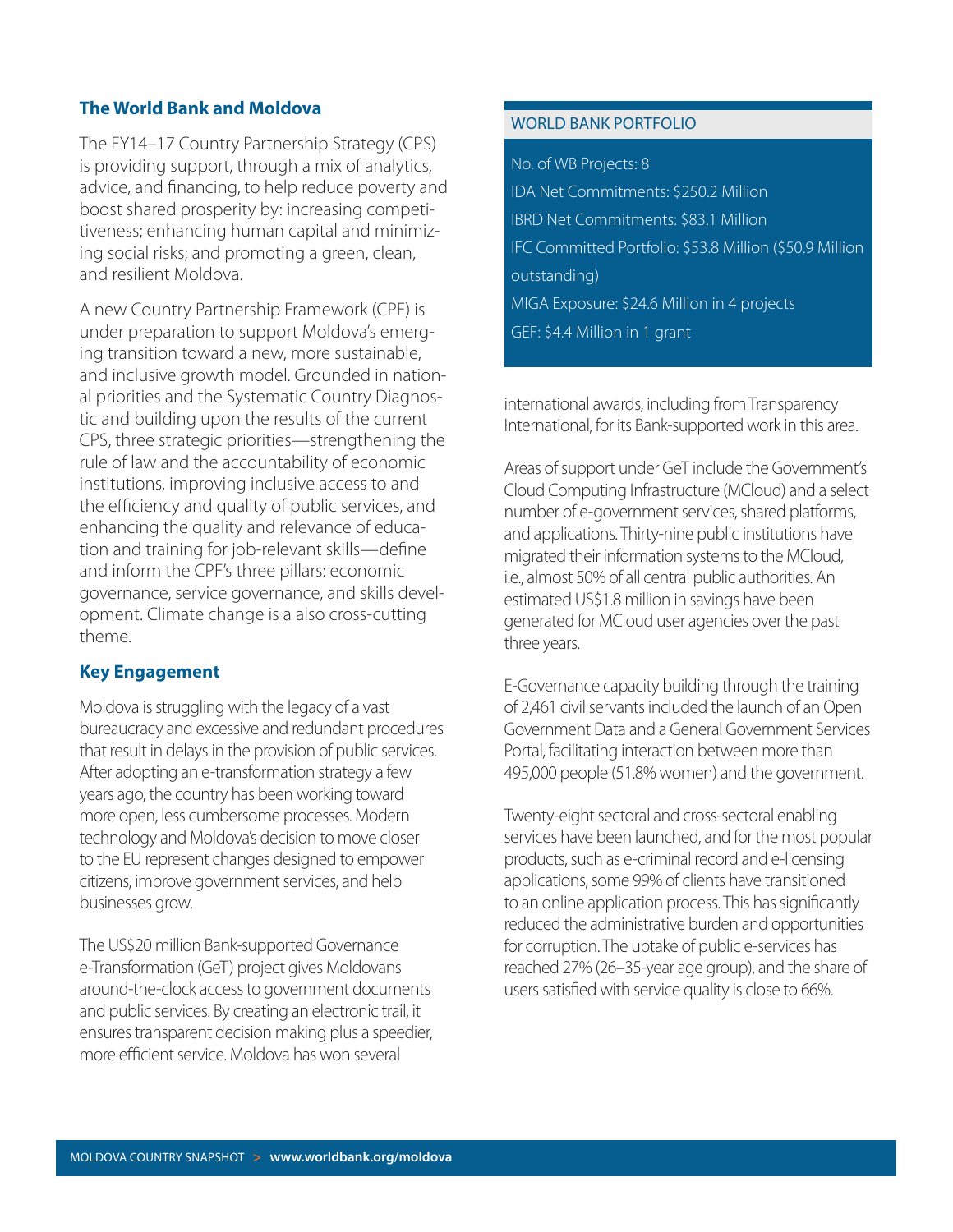#### **Recent Economic Developments**

Moldova's economy recovered from the 2015 recession, growing 4.1% in 2016. Wage increases and a good harvest supported private consumption and inventory growth, cumulatively contributing 5.4% to overall growth. At the same time, the contributions of net exports (-1.3%) and fixed investments remained negative (-1.1%) as access to financing remains constrained. On the production side, the agriculture (18.2% increase) and trade sectors were the main sources of growth (both contributing 3.1%), while the added value of the financial sector remained negative (-0.9%) due to weak intermediation activity.

Mostly due to the base effect, consumer inflation since September 2016 has been below the target corridor, reaching its lowest point in December 2016, registering 2.4% before returning to the target range. In February 2017, inflation registered 4.7% year-on-year (y-o-y). The National Bank stopped the accommodative monetary policy stance of early 2016, and the base interest rate has been set at 9% since October.

An agreement with the IMF and financial assistance from the World Bank, EU, and Romania eased the Government's financing constraints in the second half of 2016. Still, budget execution (1.8% of the GDP deficit) was significantly below the plan (3.2%), as some expenditures were not financed in full due to late December disbursements of external budget support. Public expenditures fell by almost 2% in real terms, largely through lower capital expenditures, as social expenditures and the wage bill were maintained at budgeted levels.

Higher wage growth and employment levels reduced the moderate poverty rate (US\$5/day, 2005 purchasing power parity [PPP]) by 2% in 2015 to 38.2%. The extreme poverty rate (US\$2.5/ day, 2005 PPP) was stable at 2.9%. Declining unemployment, a robust real wage increase, declining prices, and stable social expenditures are likely to translate into a reduction of poverty levels in 2016.

#### **Economic Outlook**

Supported by consumption and a fiscal stimulus, growth momentum will be maintained in 2017. A supportive agricultural year will boost growth to 4% in 2017. Following the under-execution in 2016, with unlocked external assistance in 2017, the fiscal deficit will widen by 0.7 percentage points to -2.5% of GDP.

Inflationary pressures stemming from increased liquidity in the system, an adjustment of the utility tariffs, and a recovery in economic activity will be higher in the first half of the year, pushing inflation in the upper bound of the target corridor. In the second half, inflationary pressures are expected to moderate, averaging 4.9% for the year.

In the medium term, growth will slow to 3.7% in 2018 and 3.5% in 2019. The base case assumes a modest recovery in remittances, a supportive fiscal stance, and better financial intermediation and business environment. With parliamentary elections due in 2018, the fiscal deficit is projected to widen to 3% of GDP.

Poverty is projected to decline further against the background of positive GDP and wage growth and wider fiscal space. However, the pace of poverty reduction is projected to slow down due to increasing utility tariffs, inflationary pressures, and continued structural labor market weaknesses. Over the forecast period until 2019, the PPP US\$5/day poverty headcount is projected to decline by some additional 5 percentage points.